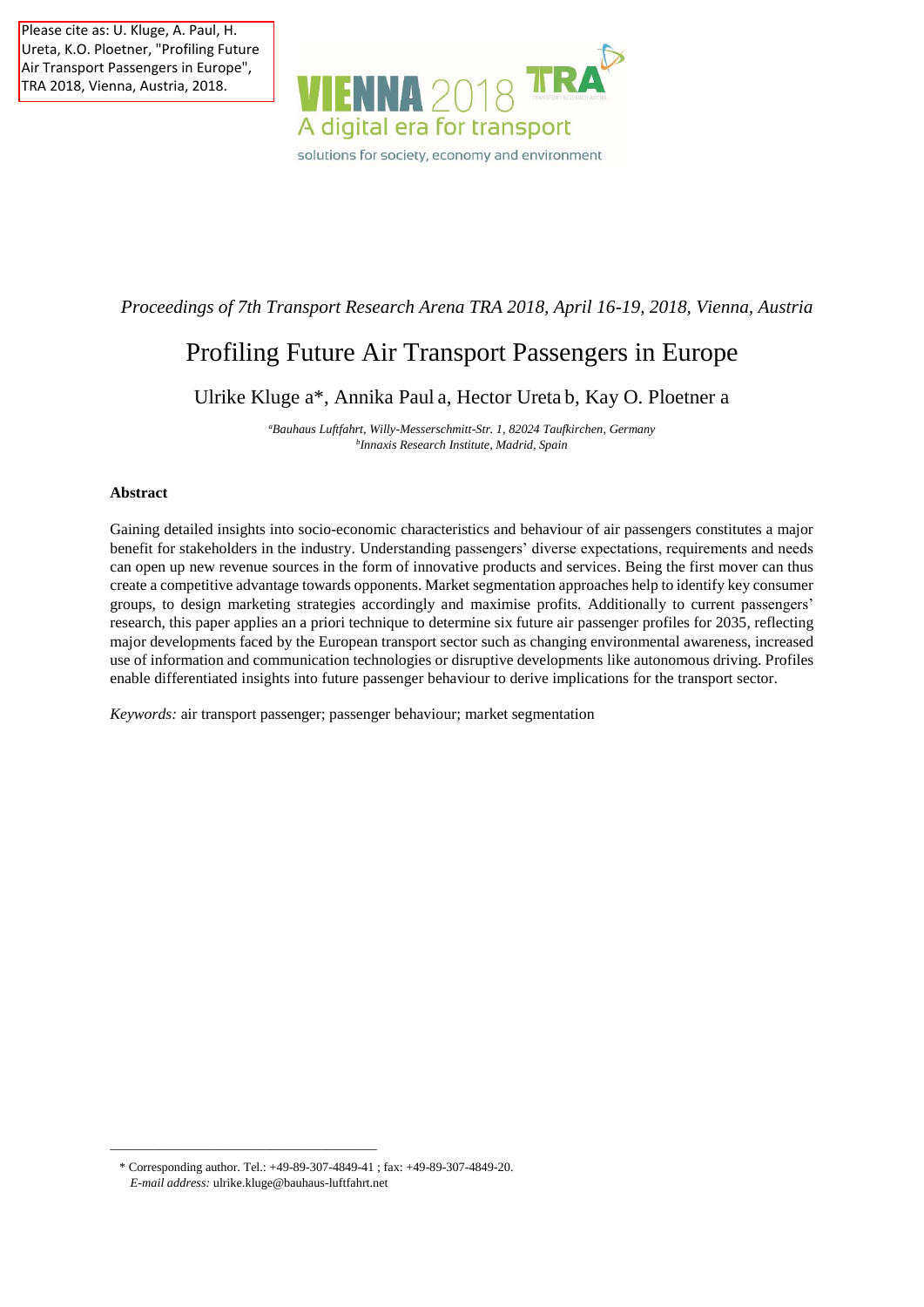# **Nomenclature**

| App                | application (for mobile devices)                                                         |
|--------------------|------------------------------------------------------------------------------------------|
|                    | DATASET DATA-driven approach for Seamless Efficient Travelling in 2050 (EU project)      |
| DORA               | Door to Door Information for Air Passengers (EU project)                                 |
| EFTA               | European Free Trade Association (member countries are Iceland, Liechtenstein, Norway and |
|                    | Switzerland)                                                                             |
| <b>ESPAS</b>       | European Strategy and Policy Analysis System                                             |
| EU                 | European Union                                                                           |
| EU28               | European Union 28 member countries (since July 2013)                                     |
| GA.                | <b>Grant Agreement</b>                                                                   |
| <b>GDP</b>         | gross domestic product                                                                   |
| GfK                | Gesellschaft für Konsumforschung                                                         |
| H <sub>2</sub> 020 | Horizon 2020                                                                             |
| <b>IATA</b>        | <b>International Air Transport Association</b>                                           |
| ICT                | information and communications technology                                                |
| IoT                | internet of things                                                                       |
| IT                 | information technology                                                                   |
| <b>OAG</b>         | <b>Official Airline Guide</b>                                                            |
| <b>OECD</b>        | Organisation for Economic Co-operation and Development                                   |
| <b>SITA</b>        | Société Internationale de Télécommunications Aéronautiques                               |
| <b>WBCSD</b>       | World Business Council for Sustainable Development                                       |
| <b>WTP</b>         | willingness to pay                                                                       |

# **1. Introduction**

Traditionally, (air) travellers have been categorised according to their trip purpose, however, this differentiation seems to be proved insufficient over recent years as within many academic studies passengers' characterisation is continuously becoming more distinguished (Boland, Morrison, & O'Neill, 2002; Freathy & O'Connell, 2012; Wittmer & Hinnen, 2016). This is driven by the large variety of passengers' cultural background, an ageing society, the increasing digitalisation within private and business life, the increasing bleisure (business  $\&$  leisure) travelling or a growing environmental awareness among government and citizens. Travellers' needs and expectations during their journey can thus differ largely. In order to identify different requirements and related passenger profiles, the various stakeholders in the air transport industry (airlines, airports, manufacturers) make use of market segmentation approaches to gain a better understanding of different consumer groups and to tailor offerings effectively, provide enjoyable experiences, incur cost-savings, and identify new revenue sources (Wittmer & Hinnen, 2016). Due to the mid- to long-term focus of many aviation stakeholders, resulting from long innovation and investments cycles (aircraft, airports incl. runways), forecasting future passenger demand and respective travel behaviour is a challenging task. Hence, it is crucial to properly derive long-term air transport passengers profiling as a way to avoid future mobility bottlenecks, gaps and barriers in the air transport sector and related industries.

Market segmentation methodologies are applied for various purposes in academia, industry and marketing with the main goal to better understand consumer behaviour and tailor products and services in a more effective way. This can be done on the micro level using detailed consumer data on behavioural traits and specific expectations, as in Boland et al. (2002) or Teichert et al. (2008). The former apply a value-based segmentation approach that distinguishes passengers by the amount of revenue they incur for an airline and their travel frequency over a given period. Using this approach, an airline can assess the willingness to pay (WTP) of different passenger groups when introducing new products or services and thus evaluate its respective investment decisions. Teichert et al. (2008) also argue that a more differentiated customer segmentation in the airline industry is required and propose five different segments to which passengers are assigned according to their preferences. The segment "catch all/flexibility" comprises travellers from top management who exhibit a high flight frequency and require individual alignment of flight schedules, thus being able to change flexibly between flights, for example. Applying data on Spanish airport passengers, Vela and García (2010) derive four passenger segments, focusing on the tourist segment and differentiating by socio-economic characteristics and aspects concerning the trip. Other studies conduct a more aggregated, or macro level market segmentation, which does not focus on a particular airline or airport and respective passenger data but which use either data on a regional level or produce qualitative descriptions of passengers' travel behaviour, as seen in Future Foundation (2015) and Henley Centre HeadlightVision (2007). In these studies, different passenger profiles, their respective attitudes and behaviour during the journey are described qualitatively. One of the reasons for focusing on this type of segmentation is the time horizon of these studies, with the years 2030 and 2020 respectively.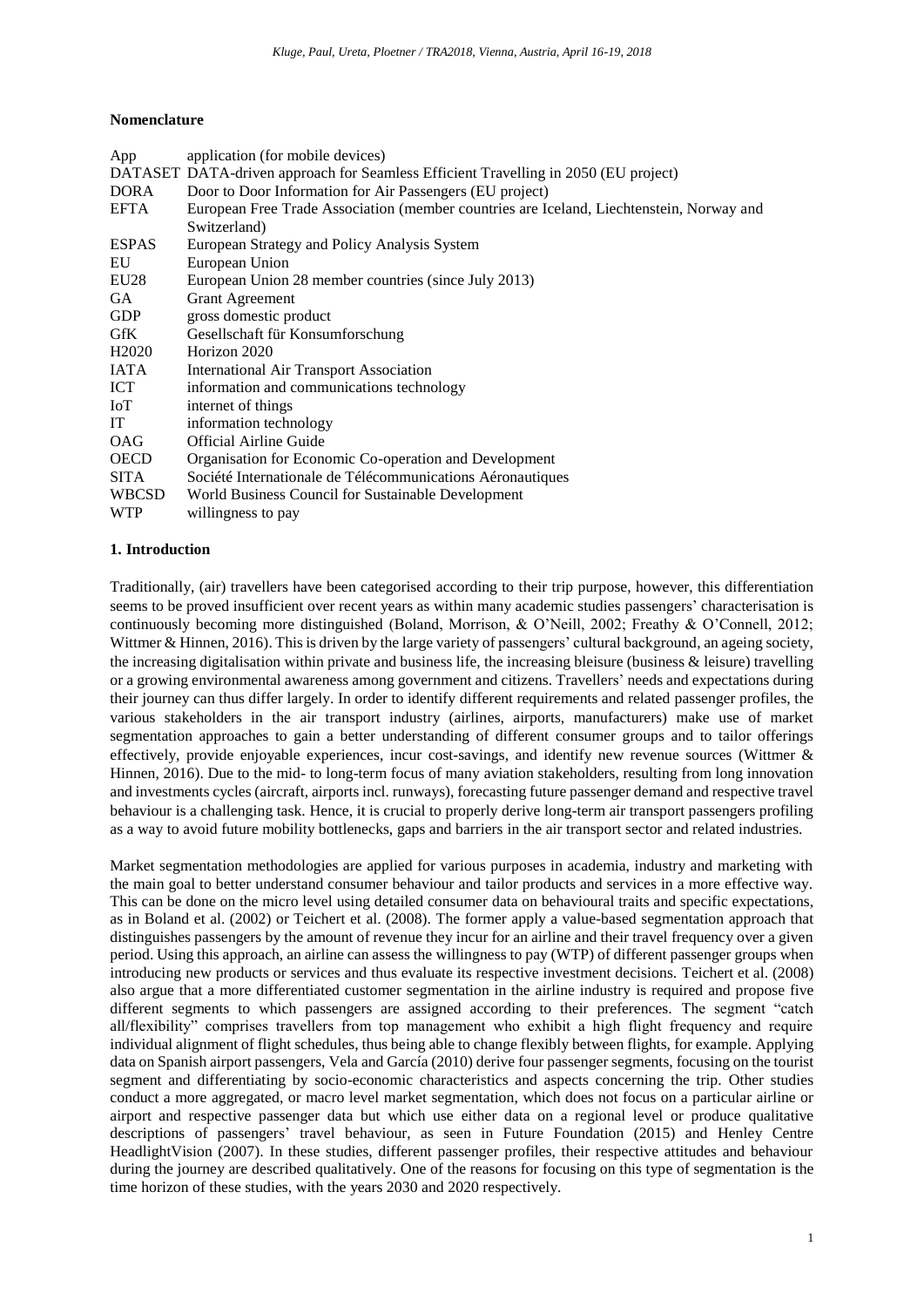Since the majority of research concerning air passenger market segmentation focuses on current traveller profiles, this paper<sup>1</sup> contributes to the current research landscape of segmentation studies by 1) focusing on future passenger groups (the time horizon is 2035), 2) conducting an analysis on the European level, and 3) applying publicly available data and state-of-the-art market segmentation methodologies. Section 2 outlines currently applied methodologies and discusses the feasibility of these for this particular paper, based on the research question and the data availability. Furthermore, those criteria that drive passengers' travel behaviour, socio-demographic characteristics, mobility and behavioural aspects are described. Applying the most feasible methodology and respective segmentation criteria, using both qualitative and quantitative data on the different characteristics, Section 3 depicts six European air transport passenger types for today (2014) and for the future (2035). This section also gives an insight into developments that may alter future travel behaviour and demand. Section 4 discusses the findings and concludes the paper.

# **2. Methodology applied for passenger segmentation analysis**

The term and concept of market segmentation was first published by Smith (1956), originally an element belonging to the field of marketing strategy, to create competitive advantages for firms within the changing market environment of an increasingly heterogeneous demand side. A set of individual users is grouped into smaller, more homogeneous user groups. In doing so, groups of individuals sharing similar characteristics and preferences are developed (Smith, 1956), also called sub-groups or market segments (Wittmer & Hinnen, 2016). There are ranges of methodological approaches to identify different market segments or user groups. The appropriate market segmentation approach strongly depends on the data available on consumer characteristics. Depending on the data, it can be distinguished between a micro and a macro approach. Macro data includes variables such as aggregated consumer demographics, geographical location, or different economic factors. It is usually easier to access than micro data, which refer to individual consumers and their specific characteristics (Bruning et al., 2009). These different approaches can also be combined by first structuring passengers according to their regional distribution and respective geographical specifics, i.e. using macro data, and in a second step using micro data, dividing these groups into further segments based on individual characteristics, as applied in Bruning et al. (2009).

Tirenni et al. (2007) apply the decision tree approach to determine different passenger segments in the airline industry. This method uses disaggregated data to identify the customers' relevance for a firm's product. A valuebased customer segmentation method is applied by Boland et al. (2002), which enables the assessment of the level of profitability associated with each customer. This methodology goes beyond the traditional approach of using aggregated passenger demographics and attaches a distinct monetary value and the number of air trips per year to each passenger segment. For this purpose, detailed disaggregated data is required to determine the individual monetary value of each passenger segment. This type of approach can also be found in Teichert et al. (2008) who apply data from stated preference surveys of airline passengers in a latent class modelling approach. The authors distinguish between a common-sense (a priori**)** approach and a data-driven (a posteriori or post-hoc) approach, as also outlined by Dolnicar (2006; 2008). Within the a priori approach, pre-defined segmentation criteria are applied to a group of individuals, for instance socio-demographic factors such as country of origin, main travel purpose or income level. Users are grouped into segments, which are further profiled by common personal characteristics of these individuals belonging to this segment (Dolnicar, 2008; Freathy and O'Connell, 2012; Haley, 1968). In the a posteriori approach, segments are typically derived based on already conducted data collections (surveys, census or other relevant information) (Dolnicar, 2006). Wittmer and Hinnen (2016) distinguish between the (1) situational segmentation methodology, based on the travel context of the passengers; the (2) socio-economic segmentation, based on personal characteristics of passengers; and the (3) psychographic segmentation, based on criteria such as personal values, behaviour and attitudes, measuring of these segmentation criteria can be difficult though.

Vela and García (2010) conduct a cluster analysis using passenger survey data from a Spanish airport. Cluster analysis is a tool commonly used in order to determine distinct market segments. Within this approach, individual passengers are grouped according to the variables and their respective values obtained within a survey. Thus, passengers who demand a high comfort level during their flight might be assigned to the same group that is characterised by a high WTP for an increased level of service quality, for example.

As stated, the feasibility of a particular methodology strongly depends on the type and extent of data available on the investigated customer groups. Since this paper focuses on the derivation of European air passenger profiles

 $\overline{a}$ 

<sup>&</sup>lt;sup>1</sup> This study was part of the work package on passenger demand profiles within the DATASET2050 project. For more information, please refer to Kluge, Paul, Tanner and Cook (2017); Paul and Kluge (2016) o[r http://www.dataset2050.com](http://www.dataset2050.com/)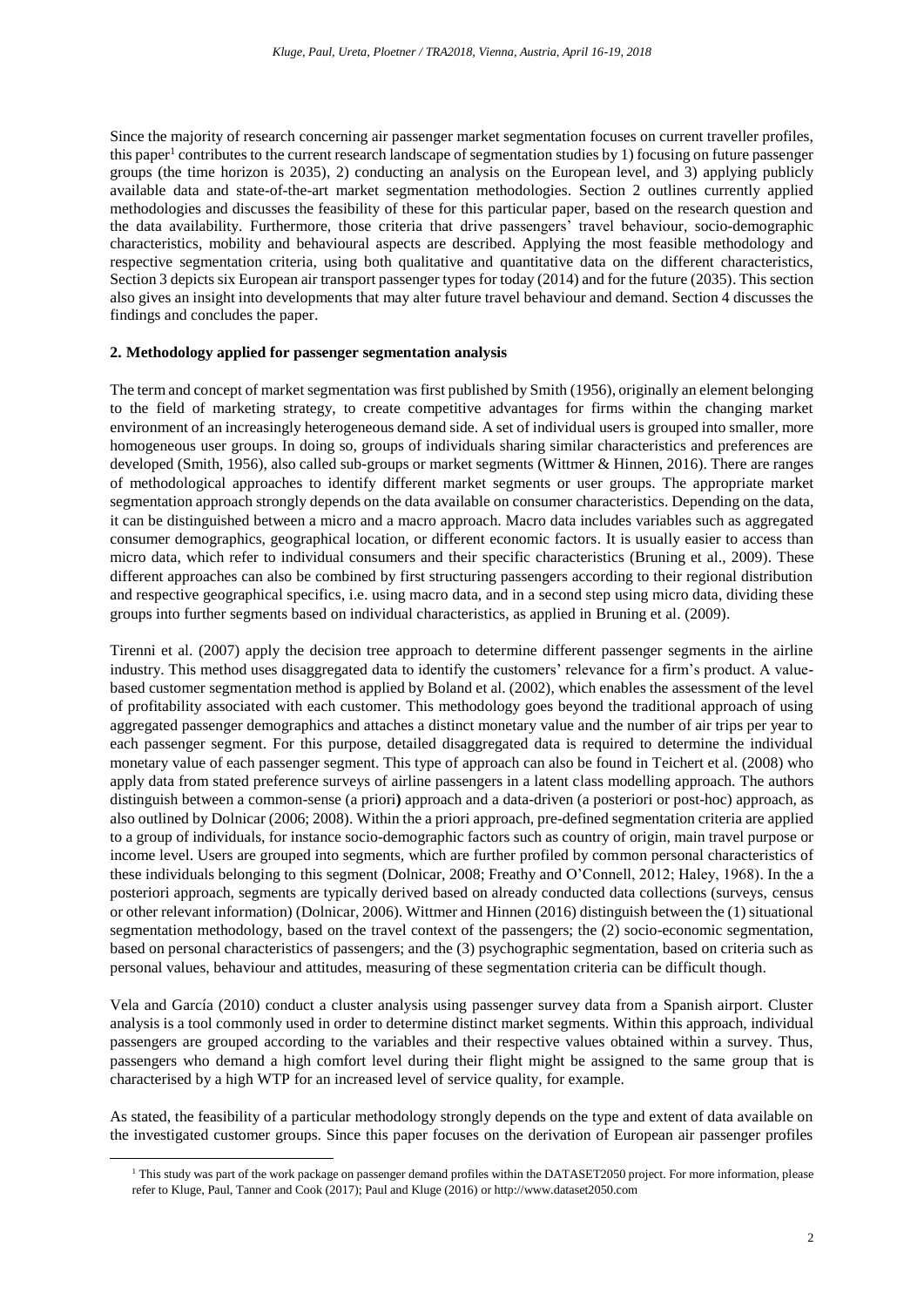and includes the EU28 and EFTA countries, it has to be ensured that data for all or most of these countries is available in order to define respective passenger segments. The EU28 with the EFTA countries (Iceland, Liechtenstein, Norway and Switzerland) are used as a proxy for European passengers. For the application of those methodologies that require detailed disaggregated passenger statistics on individual consumer preferences and buying decisions this kind of data would thus have to be available for all the considered countries. However, since only aggregated demographic and socio-economic data was accessible for this particular study, the most suitable market segmentation methodology is selected accordingly. For profiling future European passenger groups, the situational criteria outlined in Wittmer and Hinnen (2016) including booking time and date are not available. Hence, the situational segmentation methodology is not feasible as is the psychographic segmentation approach and the a posteriori market segmentation approach. Consequently, the a priori technique in combination with socioeconomic segmentation criteria offers a well-suited methodology. In the first step, segmentation criteria are explored and defined, which include socio-economic factors and are considered to be relevant in influencing passenger travel behaviour and demand (Kluge and Paul, 2017; Kluge, Paul, Cook and Cristóbal, 2017). Following this, a meta-analysis of existing passenger profiles has been conducted, identifying those passenger groups currently travelling within the European market. Based on this and taking into account the previously defined segmentation criteria, six different passenger profiles are derived. These passenger profiles represent the diversity of current European air passengers and are aligned with publicly available data on socio-economic or travel characteristics. By this, distinct values for each segmentation criterion are assigned to each group and can thus be uniquely identified. The results of this analysis are taken as a basis to develop six future passenger profiles for the year 2035. For this purpose, the outlook and development of the relevant segmentation criteria are analysed and incorporated in the profiling. The six future passenger profiles represent future developments, which are expected to have an influence on the way and degree future consumers travel by air. Furthermore, additional future developments on the supply side of the transport system are discussed, which could have a significant impact on future travel behaviour as well.

### **3. Derivation of current and future passenger profiles**

# *3.1. Criteria applied in passenger segmentation analysis*

Passenger demand for air transport is influenced by a variety of factors stemming from a person's or a household's socio-economic or behavioural characteristics (Kluge and Paul, 2017; Kluge, Paul, Cook and Cristóbal, 2017), of which some are applied as criteria in the following passenger segmentation approach. Only those factors are selected where data for the considered European countries is available – age, income, travel purpose, transport expenditure, use of ICT (information and communications technology), number of trips per capita, travel party size, luggage requirements, and airport access mode choice. Following this methodology, each passenger group defined in the following section can be assigned a unique value in each category (see Table 1). To begin with, the overall population figures and growth define the general mobility demand in Europe (Suryani et al., 2010). The age structure of passengers influences travel demand and travel behaviour. For instance, people aged 65 and above are usually retired and have more free time available as well as sufficient financial funds to travel for leisure purposes (Young et al., 2009). The number of people within this particular group increases up to 2035 (Eurostat, 2016). Today's travellers of the ages 65+ have a lower overall travel activity than their younger counterparts (IATA, 2016). However, the latter, i.e. those with the highest travel activity today, will constitute the elderly travellers in the future. Furthermore, as applied within other market segmentation studies, such as Wittmer and Hinnen (2016), passengers are typically distinguished according to their trip purpose (leisure versus business trips). Here, we also differentiate between work related and private travel as well as a third category, namely bleisure, which represents the increased blending of these activities during a trip. Income and expenditure on transport are also essential factors to take into consideration. Looking specifically at the development of gross domestic product (GDP) per capita (which will be taken as a proxy for income), people in 2035 will probably have a higher income, which might increase the discretionary income spent for holidays and hence possibly increase the travel frequency (with stable fare at the same time) (IATA, 2016).

Another important driver to discuss and include in this segmentation analysis is the (future) household composition, i.e. how many people live in a household and of what age are these people, since this may affect people's future travel behaviour in terms of travel party size (OECD, 2011). There are several data indicating that the composition in Europe is going to lean towards smaller households with fewer children compared to today (2014). For 2020, the average number of children per household is predicted to decline both for Eastern and Western Europe, with the average number of children per household expected to drop to 0.5, compared to 1.0 in 1980 in Eastern Europe and around 0.9 in Western Europe (Euromonitor International, 2013). There are several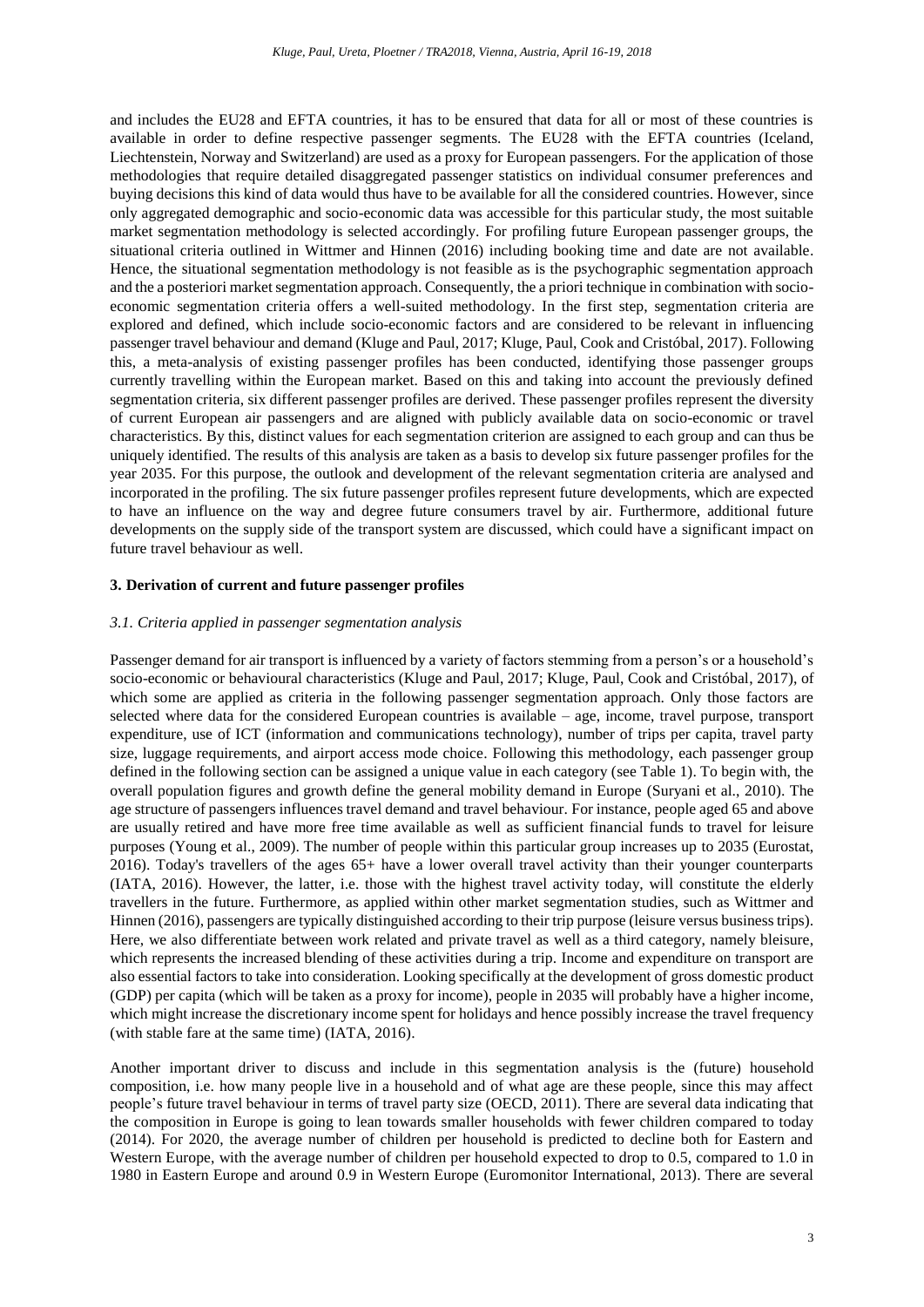reasons for this development: an increasing amount of women in employment, delayed family planning, or increasing costs of raising a child (Euromonitor International, 2013). It can also be assumed that households with fewer or no children possess a higher discretionary spending and more available time. This could lead to increasing travel activities and holidays, which ultimately drives(air) travel demand. The influence of the life stage and family status on travel behaviour has already been examined in some studies, such as Kattiyapornpong (2006) who shows that childless singles and couples travel more. In addition, the number of one-person person households is predicted to increase, with this household type having the highest growth index in 2030 worldwide (Euromonitor International, 2014), a trend which can already be observed in Europe. For instance, within the years 2025 to 2030, one-person households could already constitute around 40 per cent to 45 per cent of all households in the United Kingdom, Austria, Germany, Norway, Switzerland, Netherlands and France (OECD, 2011). One reason for this development is the ageing population (OECD, 2011), showing how demographics and household composition can influence each other. An increasing amount of people living alone also leads to a higher share of single travellers.

The usage of ICT changed the everyday life (both at work and in private) and will exponentially continue to do so. There is a rapid development of internet usage bringing many improvements but also challenges to the future world (European Commission, 2016). The internet user penetration in Western Europe in 2019 will be at 76 per cent of the total population, indicating that this region has already reached a certain maturity level at this point in time. In comparison, Central and Eastern Europe will reach a penetration level of 64 per cent, over 10 percentage points less compared to Western Europe. A similar development can be seen when looking at mobile phone usage. Moreover, the "internet of things" (IoT), big data, cloud computing, 5G mobile internet, smart clothes are among other trends and emerging technologies, digital breakthroughs, which are going to increase until 2030 (ESPAS, 2015; Future Foundation, 2015). By 2020, over 50 per cent of the total population in Western Europe will be active in an online social network, at least once a month (eMarketer, 2016). The usage of the internet, mobile devices, online social networks and associated technologies will increase within the next years. An application example in the aviation industry can be found at airports concerning their IT (information technology) strategies. The airport IT survey by the SITA (2016) reveals that a large amount of participants are planning mid-term trials concerning new, emerging technologies: For instance, 78 per cent of airports are planning to launch context- and locationaware apps (applications) for passengers until 2026. Passengers' benefits from such apps could be a hassle-free journey, timesaving and the overall improvement of their travel experience. As supported by other sources (Future Foundation, 2015), future travellers may prefer to use their own devices for booking as well as preparing flights and, in general, demand to control a high level of their journey on their own and at their own pace. This result is not surprising when looking at the digitally savvy generation of Millennials (people born in the 1980s and 1990s) who will be in their forties and fifties in 2035. Certainly, the generation Z following them will be even more digitally savvy as they grow up with advanced technology, deeply embedded into their daily habits and behaviour (Civic Science, 2016).

Besides, consumers have increasing concerns about the environment, the economy and social issues (WBCSD, 2015). One of several examples can be found in Germany, where sustainable consumption and living is "trendier" than ever before. Participating in the sharing economy and buying organic food are high in demand and one could assume an on-going development of this movement within the next years and decades (Die Bundesregierung, 2013). Looking specifically at air transport, passengers also seem to have pro-environmental values and a basic understanding of carbon-travel impacting the environment. Yet, future environmental awareness and its influence on air passengers is a complex topic, difficult to quantify and driven by many factors and trends. One potential key driver is education (Bontoux and Bengtsson, 2015). An increase in tertiary education enrolments within Europe in the next decades is forecasted (Wittgenstein Centre Data Explorer, 2016), which could also lead to an increase in environmental awareness (Kluge and Paul, 2017). However, environmental awareness does not automatically result in pro-environmental behaviour change: choosing environmentally sustainable transport modes over air transport or paying for carbon offsetting schemes voluntarily. Pro-environmental behaviour change also depends on other factors, like the individual motivation (Steg and Vlek, 2009).

# *3.2. Meta-analysis of current passenger profiles*

Having defined the market segmentation criteria in Section 3.1, the next step within this analysis involves the development of current European passenger profiles (base year is 2014). For this purpose, eight studies on different passenger groups have been considered and analysed: (1) (SITA, 2015); (2) (Skift, 2015); (3) (OAG, 2014); (4) (Future Foundation, 2015); (5) (GfK Mobilitätsmonitor, 2011); (6) (Henley Centre HeadlightVision, 2007); (7) (DORA, 2016); (8) (Ploetner and Schmidt, 2014). Across all studies, similarities and differences between the described passenger groups are identified based on the pre-defined segmentation criteria discussed above in 3.1. Figure 1 shows how these diverse passenger groups from all considered studies are clustered according to their age and travel purpose. The dotted lines group different passenger profiles together based on similarities, such as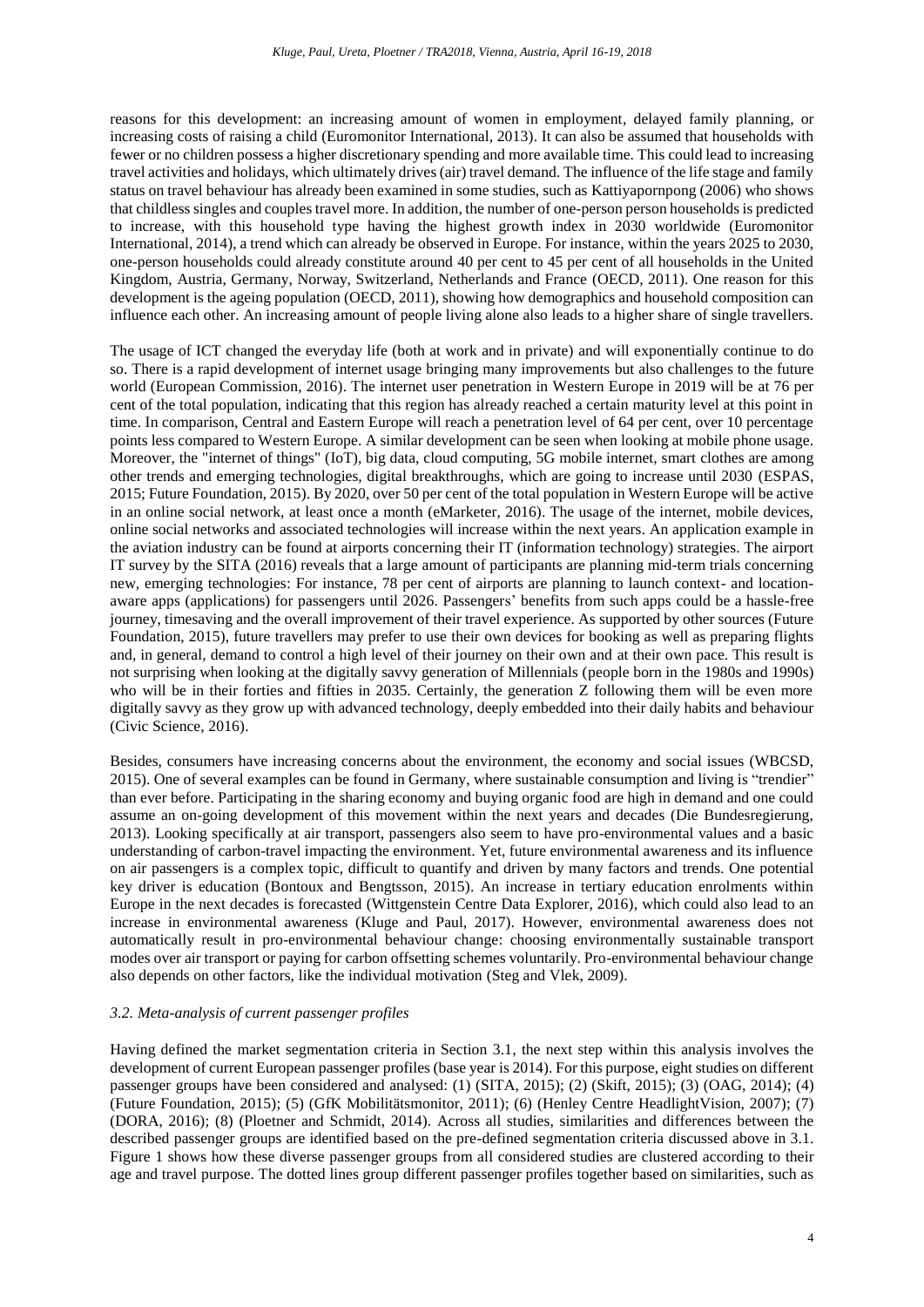those profiles referring to retirees or elderly travellers. However, a large amount of the already existing passenger groups is of qualitative nature and hence clustering of these cannot be conducted according to statistical clustering methods. These profiles are grouped based on the descriptions that are available in regard to travel purpose, destination choice, or experience sought as well as some quantitative data such as income level or age. In addition, existing passenger groups are classified according to their income level, their degree of travel activity (all modes), and other qualitative characteristics if available resulting in six newly derived current passenger profiles. Income alone has a great impact on travel budget and consequently on travel behaviour, such as luggage or access mode choice. Furthermore, as outlined above, the use of technical devices throughout the entire journey also differs by age groups. Hence, the six profiles below are characterised by a different level of frequency concerning mobile phone and internet usage. This translates to their booking and travelling behaviour. For instance, Youngsters are due to their age digitally savvy and more likely to complete travel related tasks online, compared to the group of Best Agers. Such processes along the travel chain could be checking-in online or generating a boarding card on a mobile device. The amount of nights spent at a particular destination differs both by travel purpose and by type of journey conducted. Business travellers tend to spend fewer nights per trip than leisure passengers do. Youngsters visiting friends in urban centres spend fewer nights than Family and Holiday Traveller on their vacation. This may influence the access mode selected, the amount of luggage, the time spent in luggage check-in processes, or during luggage collection at the destination airport. For instance, business passengers tend to reduce the amount of luggage in order to minimise time and effort accrued to respective handling processes.<sup>2</sup>



Fig. 1 Passenger cluster according to travel purpose, age and travel activity (all modes)

|  |  | Table 1. Current passenger profiles (2014). |  |  |
|--|--|---------------------------------------------|--|--|
|--|--|---------------------------------------------|--|--|

|                                                        | Exclusive<br>Experience<br>Traveller | Family and<br>Holiday<br>Traveller                        | <b>Best Agers</b>                                            | Youngsters                                         | Executives           | Price-conscious<br><b>Business</b><br>Traveller |
|--------------------------------------------------------|--------------------------------------|-----------------------------------------------------------|--------------------------------------------------------------|----------------------------------------------------|----------------------|-------------------------------------------------|
| Share in total transport<br>trips                      |                                      | On average 90 per cent of European travellers (all modes) | On average 10 per cent of<br>European travellers (all modes) |                                                    |                      |                                                 |
| Included passenger<br>profiles from study <sup>3</sup> | $(4)$ $(5)$ $(6)$ $(7)$              | $(5)$ $(6)$ $(7)$ $(8)$                                   | $(5)$ $(6)$ $(7)$ $(8)$                                      | $(1)$ $(3)$ $(4)$ $(5)$<br>(7)(8)                  | (6)(7)(8)            | $(2)$ (4) (7) (8)                               |
| Main travel purpose                                    | Private                              | Private                                                   | Private                                                      | Private                                            | <b>Business</b>      | <b>Business</b>                                 |
| Predominant age group                                  | $25 - 64$                            | 25-44                                                     | $65+$                                                        | $15-30$                                            | $40 - 65$            | $25 - 44$                                       |
| Income level                                           | Medium $/$ high                      | Medium                                                    | Medium                                                       | Low                                                | High                 | Medium                                          |
| Amount for transport<br>expenditure                    | Medium                               | Medium / low                                              | Medium                                                       | Low                                                | High                 | Medium                                          |
| Use of technical devices                               | Medium to high                       | Low to                                                    | Low                                                          | High frequency                                     | High                 | Medium                                          |
| and respective retrieval<br>of information             | frequency                            | medium<br>frequency                                       | frequency                                                    |                                                    | frequency            | frequency                                       |
| Travel activity (trips per<br>capita)                  | 1.1                                  | 0.9                                                       | 0.7                                                          | 1.1                                                | 1.5                  | 0.8                                             |
| Travel party size                                      | $1 - 2$ people                       | $\geq$ 3 people                                           | $1 - 2$ people                                               | $1 - 3$ people                                     | $1 - 2$ people       | $1 - 2$ people                                  |
| Luggage requirements                                   | Check-in<br>luggage                  | Check-in<br>luggage<br>(several bags)                     | Check-in<br>luggage                                          | Hand luggage<br>only (short)<br>trips)<br>Check-in | Hand luggage<br>only | Hand luggage<br>only                            |

<sup>&</sup>lt;sup>2</sup> Please see Paul and Kluge (2016) for detailed information on the development of the current passenger profiles.

 $\overline{a}$ 

<sup>3</sup> Reference of studies listed above in Section 3.2.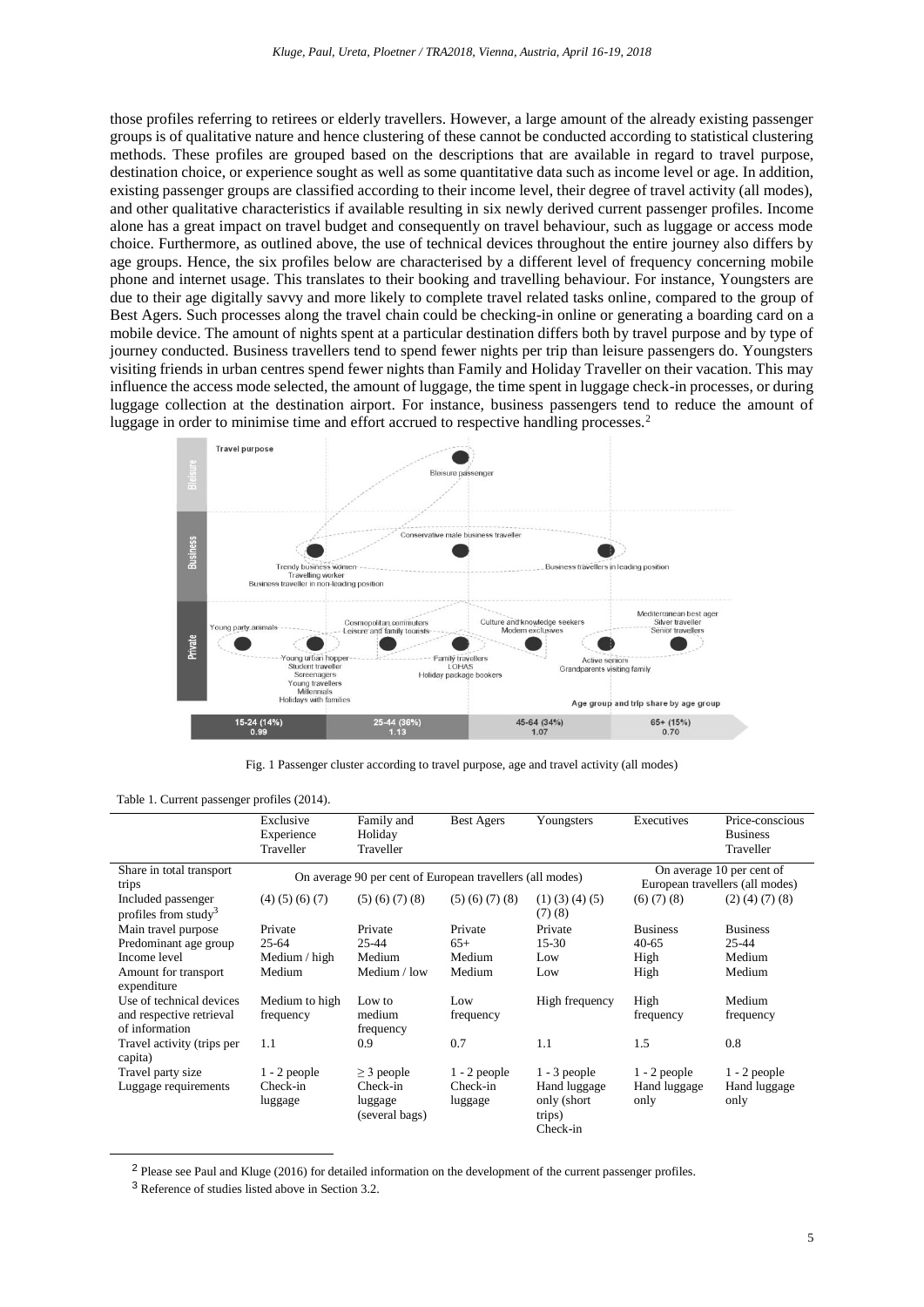|                    | Exclusive<br>Experience<br>Traveller | Family and<br>Holiday<br>Traveller                    | <b>Best Agers</b>                                  | Youngsters                  | Executives                                  | Price-conscious<br><b>Business</b><br>Traveller |
|--------------------|--------------------------------------|-------------------------------------------------------|----------------------------------------------------|-----------------------------|---------------------------------------------|-------------------------------------------------|
| Access mode choice | Public transport                     | Public<br>transport<br>Private car<br>(park & travel) | Private car<br>(park $\&$<br>travel)<br>Kiss & fly | luggage<br>Public transport | Taxi<br>Private car<br>(park at<br>airport) | Public transport                                |

# *3.3. Derivation of future passenger profiles*

Within the next step, six future passenger profiles for 2035 are derived based on the current passenger profiles and at the same time considering the future development of the different segmentation criteria. To develop new passenger profiles, the current ones from 3.2 are either adjusted taking into account their ageing, or new profiles are created based on available data. For instance, the Cultural Seeker is a newly developed passenger profile but has similarities with the Exclusive Experience Traveller from the current passenger profiles. Typically, passengers are between 15 and 65 years old. His or her main travel purpose is for private reasons. This passenger type travels to cities, into the countryside, or to specific events. Taking around 0.5 to 1.5 trips per capita per year, he or she travels as often as the Family and Holiday Traveller. The income level is medium to high and the amount spent for transport expenditure is medium to low. Travelling with one or two people, the Cultural Seeker takes only hand luggage for short trips but checks in luggage for longer journeys. Public transport, taxi and car sharing are the access mode choices to and from the airport.

The Family and Holiday Traveller is already part of the current passenger profiles. However, in comparison to the current one from 3.2, the future Family and Holiday Traveller in 2035 will be a few years older. As the childbirth age rises, so will the predominant age group for this passenger type: from 24 to 44 years in the current profiles up to 30 to 50 years in 2035. This age range includes children below 15 years, as children older than 15 might have the tendency to take trips on their own or with friends. This group travels for private purposes, has a medium to high income and spends a medium amount of that income on transport. Passengers of this type use ICT with a medium frequency and conduct 0.5 to 1.5 trips per capita per year. As they often travel with children, their party size is around two to three people. Normally, they go on family trips for several days and hence, have the tendency to usually check in their luggage. They use public transport or the own car (park & fly) to travel to and from the airport. Travelling with children, they may also be likely to arrive early at the airport to have more dwell time. At the same time, European households are becoming smaller with fewer children and the number of one-person households is going to increase towards 2035, as already elaborated above. Hence, the Single Traveller taking a journey alone will also be an important passenger group in 2035. This passenger type travels on his or her own for private purposes and is around 44 years old or older. In comparison to the Cultural Seeker, this passenger type has a medium to low income. Spending only a low amount on transport, 0.25 to 0.5 trips per capita are taken per year. Compared with the other passenger profiles, the Single Traveller has the lowest travel activity. As an airport access mode, the Single Traveller chooses either public transport or kiss & fly (drop off by friends and relatives). He or she travels with hand luggage when going on short trips but checks in luggage for longer journeys. As long as Single Travellers arrive and depart on their own, they can be part of a travel group of several people organised by a tour operator.

The group of people with a typical age of 65 years or older will comprise around 25 per cent of the overall European population in 2035. Thus, the Best Agers (Next Generation) (in the following only referred to Best Agers) are going to be an important passenger group. The Best Agers travel around 0.5 times per year. Most people in this age are retired or about to retire within the next years. Hence, these passengers travel solely for private reasons either alone or with another person. They have a medium income and spend a medium amount on transport. Their use of technical devices is medium as well. In comparison to the Best Agers from the current passenger profiles, the next generation in 2035 is much more digital savvy. They prefer to check in their luggage and to use their own car or kiss & fly as airport access mode. The Environmental Traveller is a newly generated passenger profile in 2035. He or she tries to live as environmentally friendly as possible. Part of such lifestyle is to reduce air travel and to fly with as little luggage as possible. This passenger type is typically between 30 and 44 years old, has a medium income and spends little on transport costs. In line with an environment-friendly behaviour, most business trips are combined with some additional leisure time (bleisure). They might be WTP for carbon offset schemes compensating their own air journey. The use of technical devices is low to medium. The travel party size is one to two people, if a friend or spouse is being taken on a bleisure trip to spend the free time together. If really necessary, luggage is checked in. Otherwise, hand luggage is the norm. Every environment-friendly airport access mode is possible, such as public transport, car sharing or cycling. However, although many people in Europe have environmental friendly values, it might not lead to an actual behaviour change. Hence, the age range of this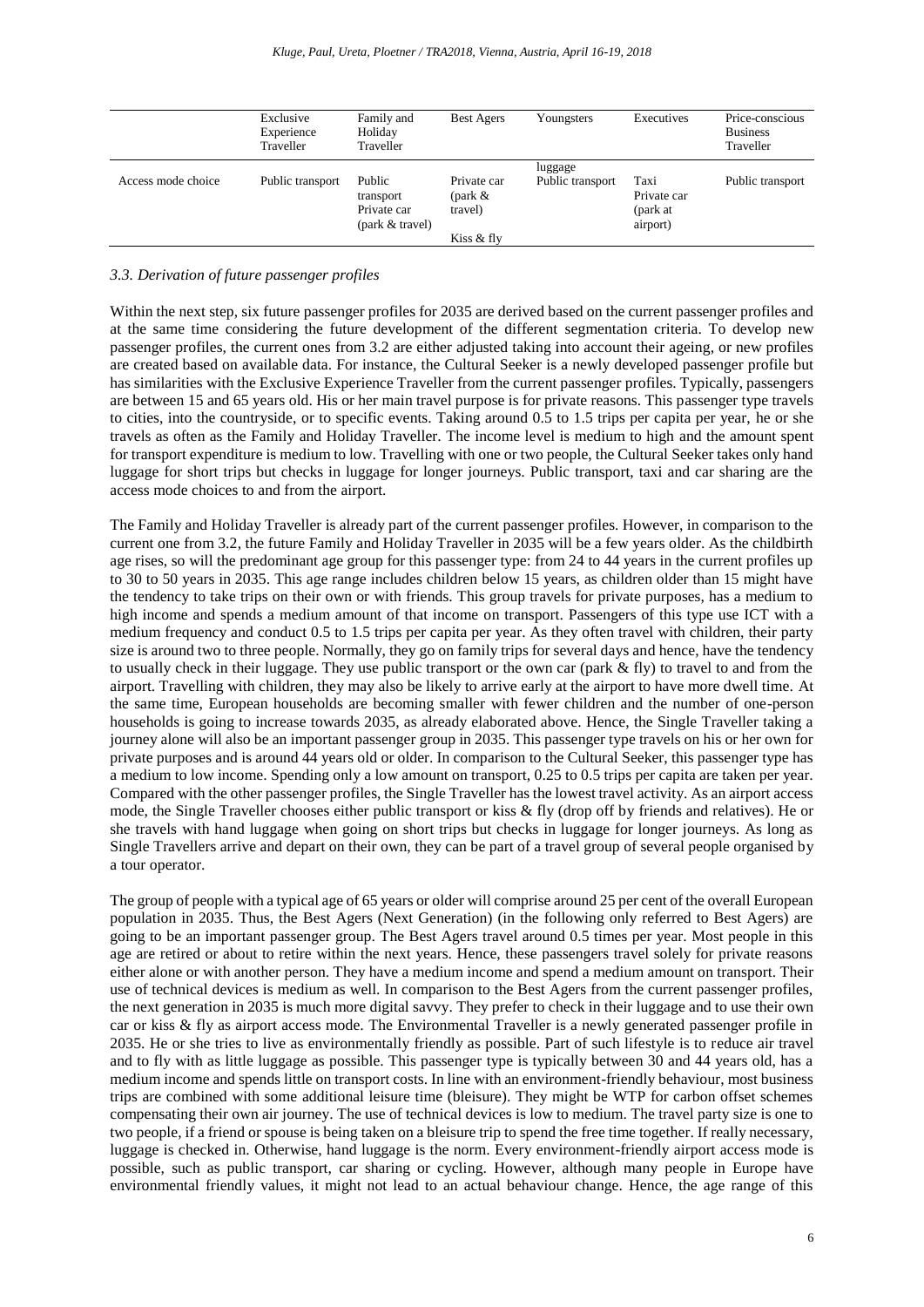passenger profile is rather small and based on the assumption that only a small proportion of people will do travel eco-friendly in the future. Finally, the Digital Native Business Traveller is the only passenger type of all six profiles who travels mainly for occupational reasons. However, due to the high usage of technological devices one can assume that this passenger type is hyper connected and that there is a constant digital connection with the private life, friends and family. He or she is around 24 to 64 years old, which is at present the digitally savvy generation Y and generation Z. The income level and transport expenditure is medium to high. 1.5 - 2 trips per capita per year are taken with one to two people. He or she does not mind checking in luggage but takes only hand luggage when going on short trips and access mode choices are public transport, taxi or car sharing.

Table 2. Future passenger profiles (2035).

|                                                                                       | Cultural                                                     | Family and                                            | Single                                                        | <b>Best Agers</b>                                     | Environmental                                                            | Digital Native                                               |  |
|---------------------------------------------------------------------------------------|--------------------------------------------------------------|-------------------------------------------------------|---------------------------------------------------------------|-------------------------------------------------------|--------------------------------------------------------------------------|--------------------------------------------------------------|--|
|                                                                                       | Seeker                                                       | Holiday                                               | Traveller                                                     | (next)                                                | Traveller                                                                | <b>Business</b>                                              |  |
|                                                                                       |                                                              | Traveller                                             |                                                               | generation)                                           |                                                                          | Traveller                                                    |  |
| On average 90 per cent of European travellers (all modes)<br>Share in total transport |                                                              |                                                       |                                                               |                                                       |                                                                          | On average 10 per cent of European                           |  |
| trips                                                                                 |                                                              |                                                       |                                                               |                                                       | travellers (all modes)                                                   |                                                              |  |
| Based on current<br>passenger profiles                                                |                                                              | Family and<br>Holiday<br>Traveller                    |                                                               | <b>Best Agers</b>                                     |                                                                          | Youngsters                                                   |  |
| Main travel purpose                                                                   | Private                                                      | Private                                               | Private                                                       | Private                                               | <b>Bleisure</b>                                                          | <b>Business</b>                                              |  |
| Predominant age group                                                                 | $15 - 64$                                                    | $30 - 50$<br>$+$ children<br>below 15                 | $44+$                                                         | $65+$                                                 | $30 - 44$                                                                | $25 - 64$                                                    |  |
| Income level                                                                          | Medium /<br>high                                             | Medium / high                                         | Low /<br>medium                                               | Medium                                                | Medium                                                                   | Medium / high                                                |  |
| Amount for transport<br>expenditure                                                   | Medium /<br>low                                              | Medium                                                | Low                                                           | Medium                                                | Medium / low                                                             | Medium                                                       |  |
| Use of technical                                                                      | High                                                         | Medium                                                | Medium                                                        | Medium                                                | Low / medium                                                             | High frequency                                               |  |
| devices and respective<br>retrieval of information                                    | frequency                                                    | frequency                                             | frequency                                                     | frequency                                             | frequency                                                                |                                                              |  |
| Travel activity (trips<br>per capita per year)                                        | $0.5 - 1.5$                                                  | $0.5 - 1.5$                                           | $0.25 - 0.5$                                                  | 0.5                                                   | $0.5$ (as few as<br>possible)                                            | $1.5 - 2$                                                    |  |
| Travel party size (in<br>number of people)                                            | $1 - 2$                                                      | $2 - 3$                                               | 1                                                             | $1 - 2$                                               | $1 - 2$                                                                  | $1 - 2$                                                      |  |
| Luggage requirements                                                                  | Hand<br>luggage only<br>(short trips)<br>Check-in<br>luggage | Check-in<br>luggage                                   | Hand luggage<br>only (short)<br>trips)<br>Check-in<br>luggage | Check-in<br>luggage                                   | Hand luggage<br>only (short trips)<br>Check-in luggage<br>(if necessary) | Hand luggage<br>only (short<br>trips)<br>Check-in<br>luggage |  |
| Access mode choice                                                                    | Public<br>transport<br>Taxi<br>Car Sharing                   | Public<br>transport<br>Private car<br>(park & travel) | Public<br>transport<br>Kiss & fly                             | Private car<br>${\rm (park \& travel)}$<br>Kiss & fly | Public transport<br>Car Sharing<br>Cycling (if<br>possible)              | Public transport<br>Taxi<br>Car Sharing                      |  |

#### **4. Future developments affecting (air) travel behaviour**

In recent years, different developments have been changing the behaviour of private travellers, commuters as well as business travellers in regard to if, when and how they conduct a trip. ICT, for example, lead to a change how people communicate, when they meet and how they interact affecting the time and way people travel (Hubers and Lyons, 2013). Within a corporate context, these technologies enable working from home or other remote locations and have been advancing the feasibility of telework (Hynes, 2016; O'Keefe et al., 2016), thus shifting or eliminating commuting times to and from work to avoid travelling during peak hours. Further, the use of these enabling technologies as well as internet accessibility in various transport modes has been relocating work-related tasks to be conducted during the journey. Other emerging technologies like virtualisation could also have different impacts on the future transport industry. On the one hand, virtual meetings, for example, could act as a substitute for a physical journey and therefore decrease the demand for travel (Rohr et al., 2016). On the other hand, virtual technologies, social networks and the ability to easily connect and exchange with business partners and people all over the world may foster the need and wish for meeting personally, hence increasing the demand for transport in general and air travel in particular (Senbil, 2003; Tillema et al., 2008). Another crucial development, which might significantly impact the future transport market, is autonomous driving technology. It can affect both the travel behaviour of consumers and the urban landscape in terms of use of space. In an ageing society, for example, autonomous vehicles may enable travel for those users, which are not able to drive a car by themselves anymore or for whom public transport is too strenuous in terms of physical effort required. In regard to urban land use, autonomous vehicles do not require parking space close to the user but can access the location where these are needed on time. Hence, those urban areas currently assigned for car parking would be available for other uses. Fraunhofer (2016a) focuses on user behaviour during the journey with semi- and fully automated cars and places a particular emphasis on the assessment of the WTP for different services during the trip. It shows that 75 per cent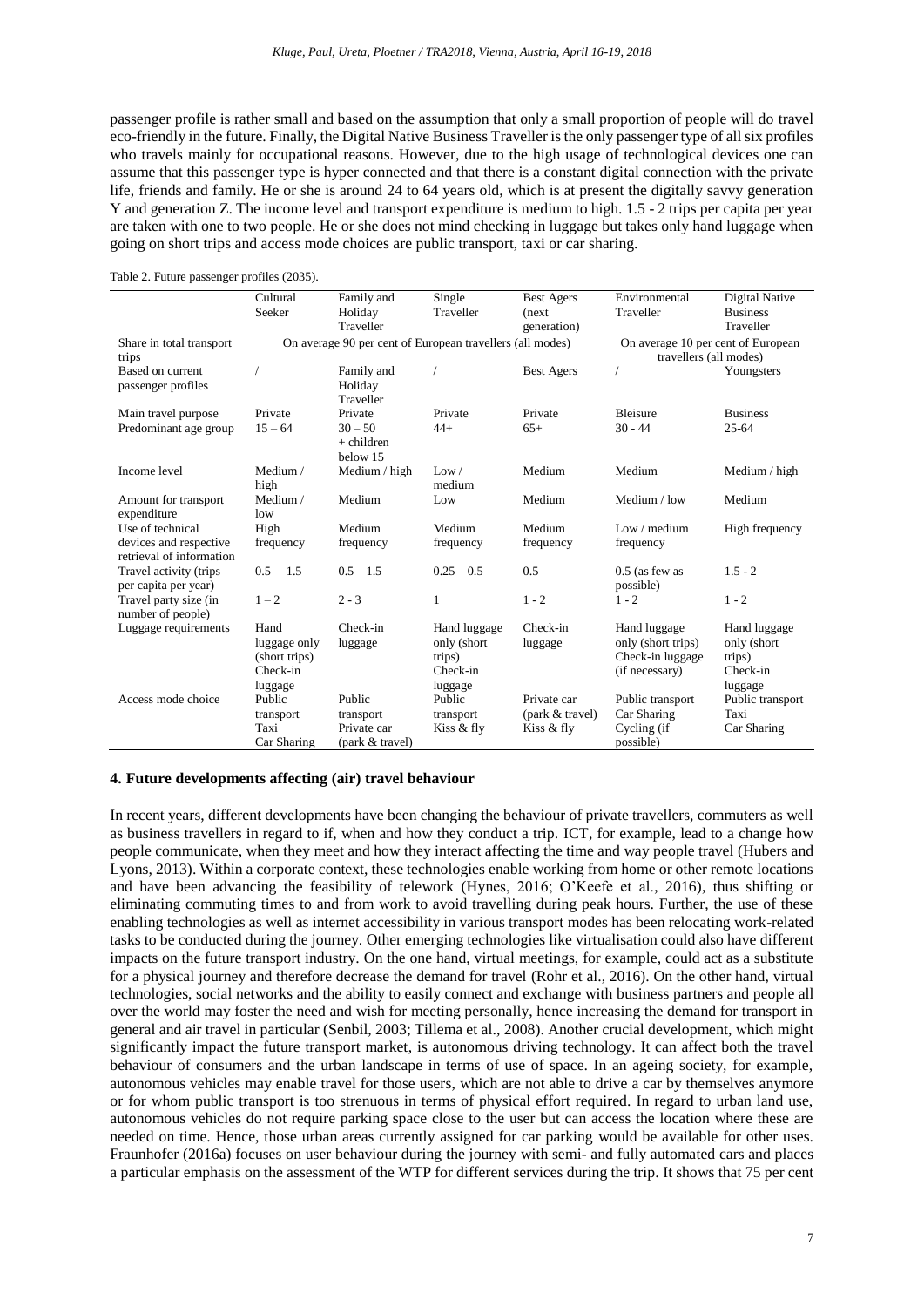of survey participants would be willing to pay for in-vehicle services such as communication or information services. Furthermore, the authors show that the use of autonomous vehicle may lead to a restructuring of commuting behaviour since different tasks can now be integrated into the journey instead of being conducted at work or at home. Yap et al. (2016) also investigate traveller preferences in regard to automated vehicles in order to understand traveller sensitivity towards different travel attributes. The study analyses the feasibility of using this type of transport for the last mile and finds that passengers with first class status are more likely to use (semi)automated vehicles for this purpose. This can also be an application case to air transport in providing convenient, on-time airport access, also from remote urban areas. Potentially connected with automated transport is the introduction of personal air vehicles (Fraunhofer, 2016b), which represent a decentralised and individualised form of air transport. This type of transport may also assist in connecting remote locations with transportation nodes or linking different locations directly. Currently, different market analyses are conducted in this area and some prototypes are already being developed (Lilium, 2017; Rest, 2017; Stewart, 2017).

#### **5. Discussion and conclusion**

Adding to the current research in the field of (air) passenger market segmentation, this paper applies an a priori market segmentation approach combined with socio-economic segmentation criteria, to determine six future passenger profiles for the European air transport market with a time horizon of 2035. Going beyond the mere differentiation of travellers by trip purpose, socio-demographic and behavioural aspects as well as future (technological) developments are taken into consideration. These profiles are not covering all potential air travellers but give indications to main consumer-related future developments being faced by the transport sector. The influence of digitalisation and the increased use of ICT by consumers as well as changing environmental awareness and associated actions in society are factors that constitute the basis for two of the six passenger profiles: the Environmental Traveller and the Digital Native Business Traveller. The former places high importance on the ecological footprint of her activities and makes travel decisions accordingly. The digitally savvy traveller may expect tailored services and products and may exhibit the respective WTP for such offers. Hence, understanding the needs and expectations may support airports and airlines in assessing the potential of new revenue sources by introducing new services and products. Moreover, the paper gives a brief outlook on technological innovations, which may have a significant impact on consumers' future travel behaviour by changing travel time, what type of transport mode they use or which activities they are able to conduct during the journey. Only little research has been conducted in regard to autonomous driving, personal air vehicles, or the impact of digitalisation on working and related travel patterns. Hence, further research needs to be placed on these aspects.

#### **Acknowledgements**

This study was conducted within the DATASET2050 project (H2020 "Aviation Research and Innovation Policy," GA640353) and we thank the consortium for providing us with valuable feedback.

# **6. References**

- Boland, D., Morrison, D., O'Neill, S., 2002. The future of CRM in the airline industry: A new paradigm for customer management. IBM Institute for Business Values.
- Bontoux, L., Bengtsson, D., 2015. 2035 Paths towards a sustainable EU economy Sustainable transitions and the potential of eco-innovation for jobs and economic development in EU eco-industries 2035. https://doi.org/10.2760/80294.
- Bruning, E. R., Hu, M. Y., Hao, W. A., 2009. Cross-national segmentation An application to the NAFTA airline passenger market. https://doi.org/10.1108/03090560910990009.

Civic Science, 2016. Gen Z is Making Waves in the Tech World. https://civicscience.com/gen-z-is-making-waves-in-the-tech-world/. Die Bundesregierung, 2013. Nachhaltiger Konsum liegt im Trend.

https://www.bundesregierung.de/ContentArchiv/DE/Archiv17/Artikel/2013/08/2013-08-02-nachhaltiger-konsum.html.

Dolnicar, S., 2006. Data-driven Market Segmentation in Tourism - Approaches, Changes Over Two Decades and Development Potential, CD Proceedings of the 15th International Research Conference of the Council for Australian University Tourism and Hospitality Education (CAUTHE), 346-360. Australia, Victoria University.

Dolnicar, S., 2008. Market segmentation in tourism, in: "Tourism Management: Analysis, Behaviour and Strategy". In: Woodside, A., Martin, D. (Eds.). CAB International, Cambridge, pp. 129.

Door to Door Information for Air Passengers project: Deliverable 2.2 for 2016, User Groups and Mobility Profiles.

eMarketer, 2016. Social Network User Penetration in Western Europe, by Country 2014 - 2020. http://www.emarketer.com/Chart/Social-Network-User-Penetration-Western-Europe-by-Country-2014-2020/190423.

European Strategy and Policy Analysis System (ESPAS), 2015. Global Trends to 2030: Can the EU meet the challenges ahead? http://europa.eu/espas/pdf/espas-report-2015.pdf.

Euromonitor International, 2013. Special Report: The Family Structure of the Future. http://blog.euromonitor.com/2013/07/special-reportthe-family-structure-of-the-future.html.

Euromonitor International, 2014. Datagraphic population and homes: Proportion of single person households worldwide.

http://www.euromonitor.com/medialibrary/PDF/pdf\_singlePersonHH-v1.1.pdf. European Commission, 2016. Monitoring the Digital Economy & Society 2016-2021.

http://ec.europa.eu/eurostat/documents/341889/725524/Monitoring+the+Digital+Economy+%26+Society+2016-2021/7df02d85-